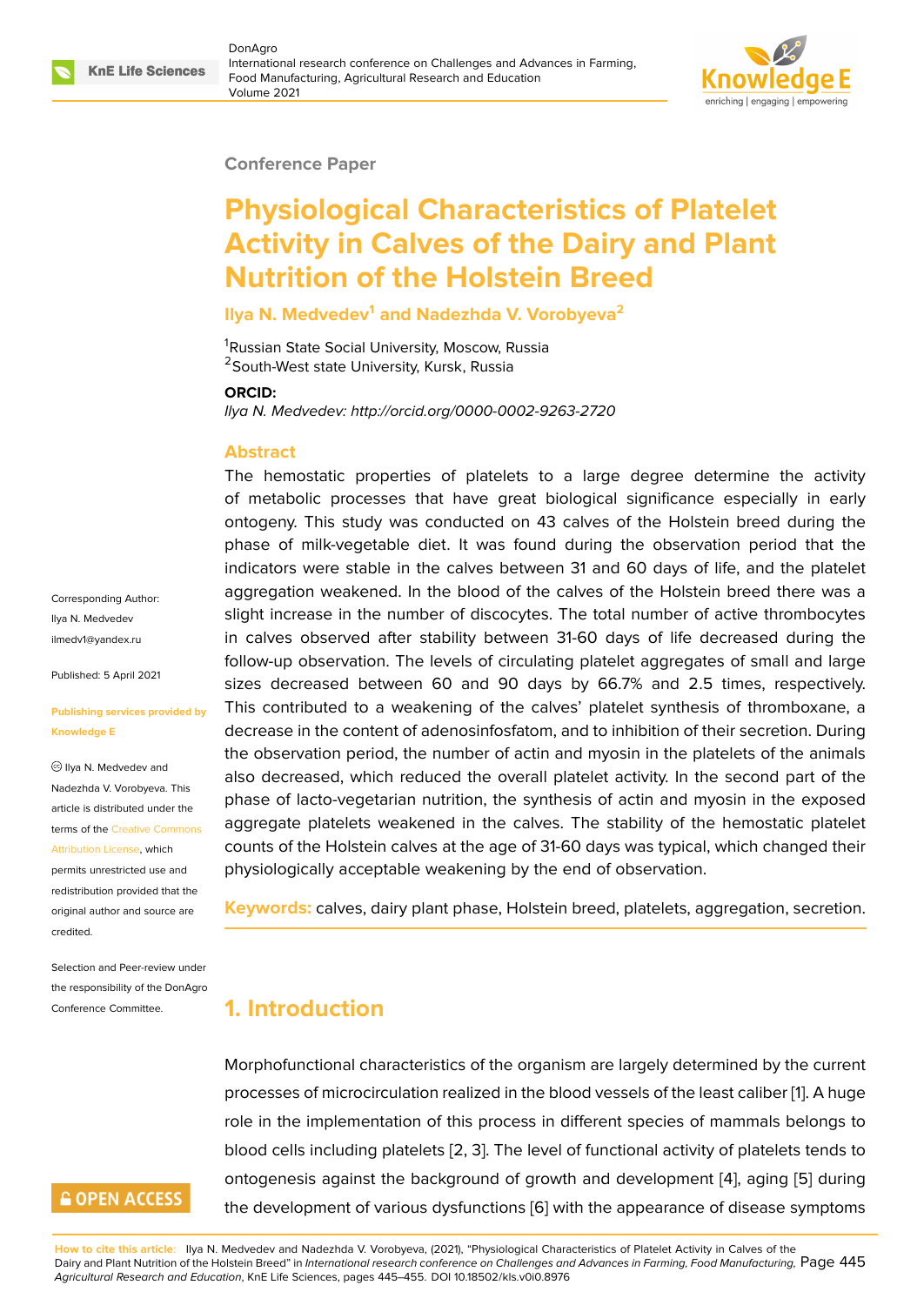[7] and on the background of the implementation of the health impacts [8]. However, many aspects of platelet activity in cattle remain poorly understood.

This primarily refers to the clarification of the level of activity of platelets in calves and [co](#page-8-3)ws of normal functional status [9, 10]. For this reason, there is no possi[bi](#page-8-4)lity to form a clear picture; there is a need for further research in this direction. Based on known facts, we can assume that the level of functional activity platelets strongly influences the activity of blood flow through [th](#page-8-5)[e c](#page-8-6)apillaries, and thus the supply of nutrients and oxygen necessary for the functioning of the morphological organism [11, 12]. Given there is an availability of genetic and physiological characteristics in different breeds of cattle, it is of great scientific interest to elucidate the activity of platelets in calves of high-milk Holstein breed during the individual phases of early ontogenesis.

The goal is to assess the state of functionality of the platelets in healthy calves of Holstein breed during the phase of milk-vegetable diet.

### **2. Materials and Methods**

The research was conducted in strict accordance with ethical principles established by the European Convent on protection of the vertebrata used for experimental and other scientific purposes (adopted in Strasbourg, March 18, 1986, and confirmed in Strasbourg, June 15, 2006).

The work was performed on 43 purebred calves of Holstein breed, which were obtained from completely healthy cows after an optimal course of 2-3 styles. The animals were examined 5 times: on the 31st, 45th, 60th, 75th and 90th days of ontogenesis.

In calves, an indirect assessment was made at the level of thromboxane synthesis in platelets with an indirect detection of the level of enzymatic activity in them of cyclooxygenase and thromboxane synthetase. For this, 3 portable samples were performed on a photoelectrocolorimeter [13]. In calves platelets, the amount of adenosine triphosphate and adenosine diphosphate, the severity of their secretion in response to the effect of collagen, the levels of actin and myosin in them in an intact state and in the case of platelet activation with a[den](#page-8-7)osine diphosphate were determined [13].

The time of onset of the platelet aggregation in the examined calves was taken into account using a visual micromethod using a number of agonists: adenosine diphosphate  $(0.5 \times 10^{-4}$  M), collagen (dilution 1:2 of the main suspension), thro[mb](#page-8-7)in (0.125 units/ml), adrenaline (5.0  $\times$ 10<sup>-6</sup> M) and ristomycin (0.8 mg/ml) in plasma after its standardization by the content of platelets in it to the level of  $200x10<sup>9</sup>$  platelets in 1 liter [13]. Platelet activity in the bloodstream was determined using a phase-contrast nozzle using a light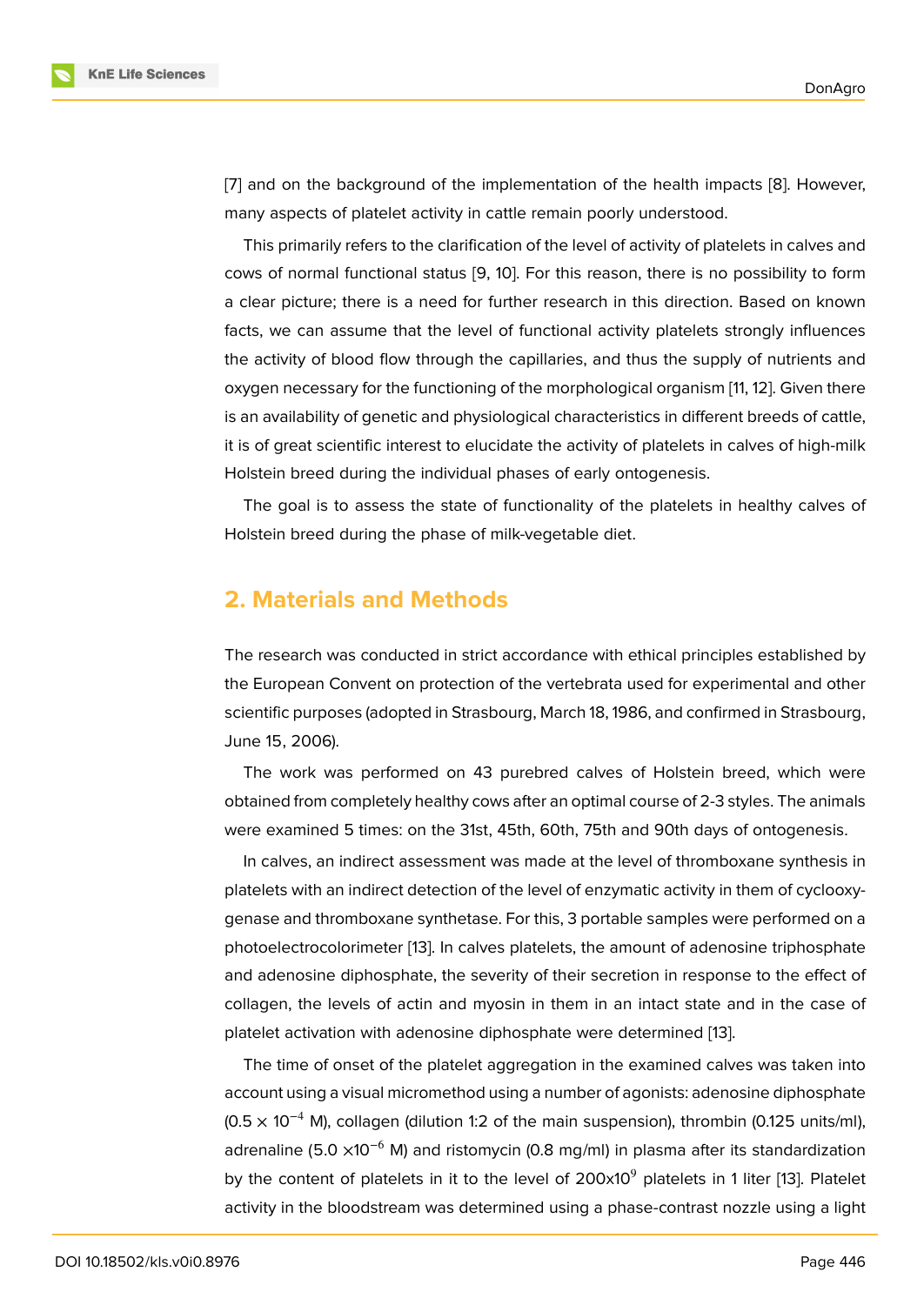microscope [13]. Statistical processing of the received information was made with the help of a programme packet "Statistics for Windows v. 6.0", "Microsoft Excel". Differences in the data were considered reliable in case  $p<0.05$ .

### **3. Results**

The calves of the Holstein breed taken in the study showed a stable low platelet activity in the first half of the phase of dairy and plant nutrition, followed by its weakening. In the examined animals, the platelet aggregation under the action of collagen between 31 and 60 days of life did not change its activity, developing on day 60 in 42.4  $\pm$  0.17 s, and subsequently inhibited by 90 days of life to  $57.6\pm0.16$ s. Comparable changes in the platelet aggregation between 60 and 90 days of life are also noted for the rest of the tested inducers. In response to adenosine diphosphate and ristomycin after an episode of stability, an increase in the time of development of the platelet aggregation to 66.5 $\pm$ 0.15 s and 76.0 $\pm$ 0.29s, respectively, was noted. A similar attenuation between 60 and 90 days of life was noted for the platelet aggregation with thrombin (the platelet aggregation development time increased to  $79.2<sub>±</sub>0.19$ s, for the platelet aggregation with adrenaline (the platelet aggregation time increased to  $132.8\pm0.28$  s). These changes also occurred after a period of stability of the platelet aggregation with these agonists (table 1).

The content of discocytes in the blood of calves observed in the study in the second half of the phase of milk and vegetable nutrition increased by 13.5%. This was accompanied during these periods of observation by a decrease of almost 6 times in the total number of active platelet species after the stability of their level between 31 and 60 days of life. In the blood of animals the amounts of free aggregates of small sizes, as well as aggregates of medium and large sizes, remained stable for up to 60 days, and then gradually decreased until the end of the phase of milk-vegetable nutrition.

| <b>Registered parameters</b>                                             | Holstein calves, $n=43$ , M $+m$ |               |               |                         |                           |  |  |
|--------------------------------------------------------------------------|----------------------------------|---------------|---------------|-------------------------|---------------------------|--|--|
|                                                                          | 31st day                         | 45th day      | 60th day      | 75th day                | 90th day                  |  |  |
| Restoring platelet aggregation<br>during a collagen-aspirin test, %      | $67.2 + 0.22$                    | $67.0 + 0.19$ | $67.3 + 0.14$ | $61.6 + 0.23$<br>p<0.05 | $58.3 \pm 0.17$<br>p<0.01 |  |  |
| Restoring platelet aggregation<br>during a collagen-imidazole test,<br>% | $31.0 + 0.16$                    | $30.9 + 0.11$ | $31.2 + 0.09$ | $28.1 + 0.12$<br>p<0.05 | $26.2 + 0.08$<br>p<0.01   |  |  |
| Platelet Aggregation in a Simple<br>Transfer Sample, %                   | $21.8 + 0.08$                    | $21.5 + 0.09$ | $21.7 + 0.15$ | $18.4 + 0.15$<br>p<0.01 | $17.0 + 0.14$<br>p<0.01   |  |  |

TABLE 1: Platelet function in calves of the Holstein breed of dairy and plant nutrition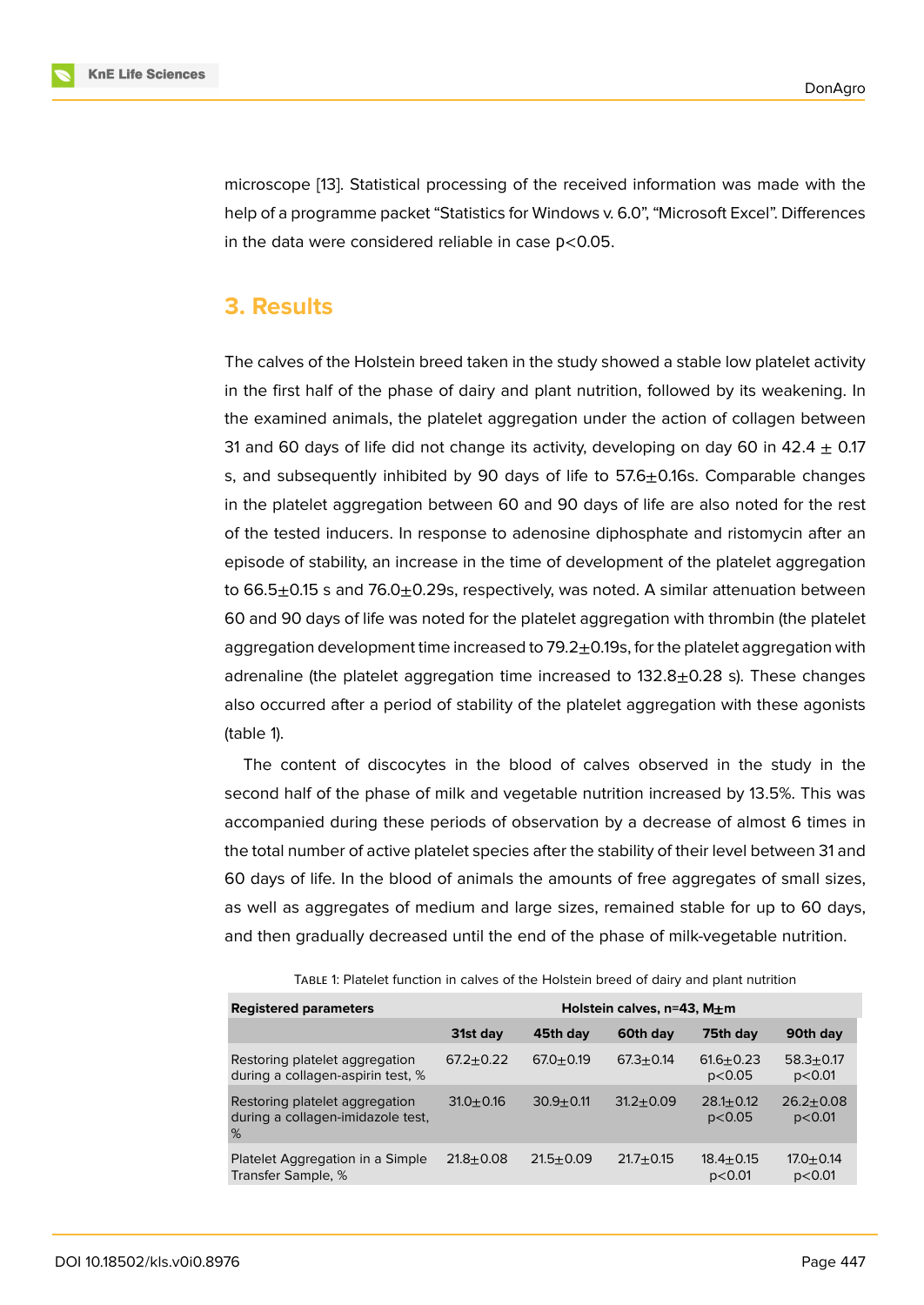| <b>Registered parameters</b>                                                                                                | Holstein calves, n=43, M±m |                 |                  |                               |                            |  |
|-----------------------------------------------------------------------------------------------------------------------------|----------------------------|-----------------|------------------|-------------------------------|----------------------------|--|
|                                                                                                                             | 31st day                   | 45th day        | 60th day         | 75th day                      | 90th day                   |  |
| The content of adenosine<br>triphosphate in platelets before<br>the onset of secretion,<br>$\mu$ mol/10 $\rm{^9}$ platelets | $4.96 \pm 0.022$           | $5.00 + 0.016$  | $4.98 + 0.018$   | $4.12 \pm 0.012$<br>p<0.05    | $4.06 + 0.019$<br>p<0.01   |  |
| The content of adenosine<br>diphosphate in platelets before<br>secretion, $\mu$ mol / 10 $^9$ platelets                     | $2.83 + 0.008$             | $2.80 + 0.011$  | $2.84 \pm 0.010$ | $2.32 \pm 0.009$<br>$p<$ 0.01 | $2.10 + 0.014$<br>p<0.01   |  |
| Adenosine triphosphate<br>secretion level, %                                                                                | $21.5 \pm 0.24$            | $21.2 + 0.20$   | $21.0 + 0.16$    | $18.0 + 0.18$<br>p<0.01       | 16.4±0.21<br>p<0.01        |  |
| Adenosine diphosphate<br>secretion level, %                                                                                 | $29.0 + 0.17$              | $28.7 + 0.18$   | $28.6 \pm 0.10$  | $25.1 \pm 0.12$<br>p<0.05     | $23.8 + 0.23$<br>p<0.05    |  |
| The amount of actin in inactive<br>platelets, % of the total protein in<br>platelets                                        | $17.8 + 0.19$              | $17.9 + 0.17$   | $17.6 \pm 0.12$  | $15.2 + 0.22$<br>$p<$ 0.01    | $14.8 + 0.14$<br>p<0.01    |  |
| The amount of actin in platelets<br>with adenosine diphosphate<br>aggregation, % of the total<br>protein in platelets       | $28.9 + 0.16$              | $28.6 + 0.11$   | $28.5 + 0.18$    | $25.1 + 0.21$<br>p<0.05       | $23.2 + 0.17$<br>p<0.01    |  |
| The amount of myosin in inactive<br>platelets, % of the total protein in<br>platelets                                       | $7.9 + 0.12$               | $7.8 + 0.08$    | $7.8 + 0.09$     | $6.1 \pm 0.07$<br>p<0.01      | $5.6 + 0.10$<br>p<0.01     |  |
| The amount of myosin in<br>platelets with adenosine<br>diphosphate aggregation, % of<br>the total protein in platelets      | $19.3 + 0.12$              | $19.4 \pm 0.14$ | $19.0 + 0.08$    | $16.5 \pm 0.07$<br>p<0.05     | $15.6 + 0.10$<br>p<0.01    |  |
| Platelet aggregation with<br>adenosine diphosphate, s                                                                       | $51.0 \pm 0.12$            | $51.6 \pm 0.10$ | $51.2 \pm 0.15$  | $61.3 \pm 0.16$<br>p<0.01     | $66.5 + 0.15$<br>p<0.01    |  |
| Platelet aggregation with<br>collagen, s                                                                                    | $42.1 \pm 0.19$            | $42.0 \pm 0.23$ | $42.4 \pm 0.17$  | $50.1 \pm 0.15$<br>p<0.01     | $57.6 \pm 0.16$<br>p<0.01  |  |
| Platelet aggregation with<br>thrombin, s                                                                                    | $63.4 \pm 0.18$            | $63.0 + 0.22$   | $63.2 + 0.15$    | $71.6 \pm 0.18$<br>p<0.05     | $79.2 \pm 0.19$<br>p<0.01  |  |
| Platelet aggregation with<br>ristomycin, s                                                                                  | $59.6 + 0.12$              | $59.4 \pm 0.23$ | $59.7 + 0.26$    | $68.0 + 0.31$<br>p<0.05       | $76.0 + 0.29$<br>p<0.01    |  |
| Platelet aggregation with<br>adrenaline, s                                                                                  | $108.9 + 0.27$             | $109.4 + 0.22$  | $109.7 + 0.31$   | $120.6 + 0.25$<br>p<0.05      | $132.8 + 0.28$<br>p<0.01   |  |
| Discocyte count, %                                                                                                          | $85.8 + 0.16$              | $85.2 \pm 0.20$ | $86.0 \pm 0.24$  | $95.0 + 0.30$<br>p<0.05       | $97.6 \pm 0.18$<br>p<0.05  |  |
| The sum of the active platelet<br>forms, %                                                                                  | $14.2 \pm 0.15$            | $14.1 \pm 0.18$ | $14.0 \pm 0.14$  | $5.0 + 0.19$<br>p<0.01        | $2.4 \pm 0.20$<br>p<0.01   |  |
| The number of small platelet<br>aggregates, per 100 free<br>platelets                                                       | $2.0 + 0.05$               | $2.1 \pm 0.08$  | $2.0 + 0.05$     | $1.5 + 0.07$<br>p<0.01        | $1.2 + 0.08$<br>p<0.01     |  |
| The number of medium and<br>large platelet aggregates, per<br>100 free platelets                                            | $0.05 \pm 0.012$           | $0.05 + 0.019$  | $0.05 + 0.021$   | $0.03 + 0.013$<br>p<0.01      | $0.02 \pm 0.017$<br>p<0.01 |  |

Note: p – the reliability of the dynamics of hematological parameters in relation to the level of 31 days of age.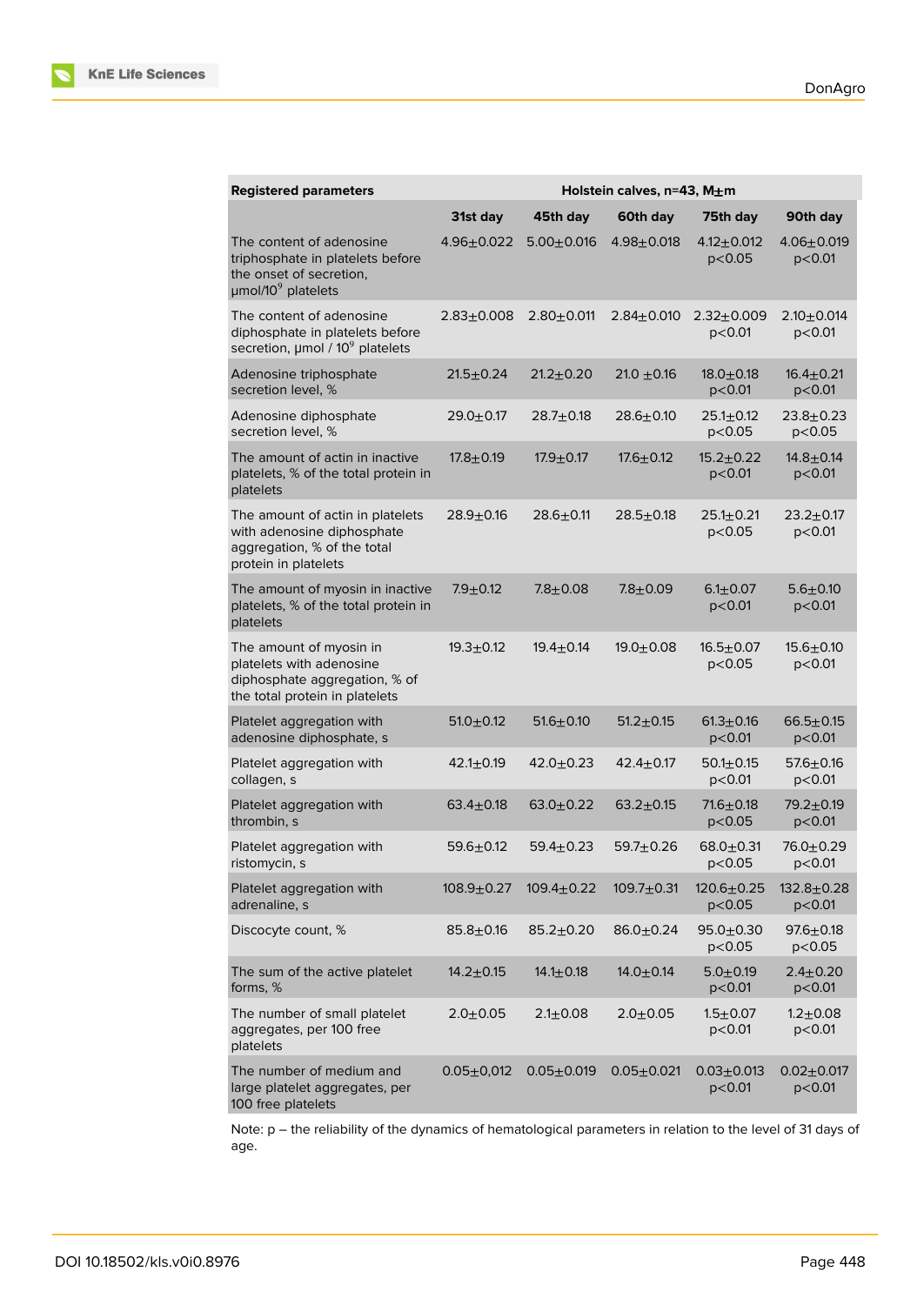Apparently, the prolongation of the onset of the platelet aggregation in calves of the Holstein breed in the second half of the phase of dairy and plant nutrition is associated with the development of weakening of thromboxanan synthesis during these periods. This was indicated by a decrease in the platelet aggregation found in calves between 60 and 90 days of ontogenesis in a simple transfer request by 27.6%. These changes were provided in calves by a decrease in the enzymatic activity of cyclooxygenase and thromboxane synthetase in their platelets. The dynamics of the functionality of the first enzyme between 60 and 90 days of ontogenesis was judged by a decrease in the degree of restoration of the platelet aggregation in a collagen-aspirin sample (at the end of the observation,  $58.3 \pm 0.17\%$ ). At the same time, a decrease in the platelet aggregation in a collagen-imidazole test was noted, indicating a weakening of the activity of thrombocytic synthetase by 18.7% (by the end of the observation,  $26.2 \pm 0.08%$ ).

Initially, a small amount of adenosine triphostat and adenosine diphosphate of calves in platelets remained stable between 31 and 60 days of life, decreasing thereafter and reaching 4.06 $\pm$ 0.019 and 2.10 $\pm$ 0.014 µmol/10<sup>9</sup> platelets at the age of 90 days. The activity of their secretion from platelets of calves at the beginning of the phase of milk and vegetable nutrition remained stable. Over the age of 60 days, its level in the observed animals gradually decreased by 31.1% and 21.8%, amounting to  $16.4 \pm 0.21$  and 23.8 $\pm$ 0.23% by the age of 90 days, respectively.

Being stable between 31 and 60 days of life in intact platelets of calves, a stable small amount of actin and myosin subsequently decreased, reaching by the end of the observation  $17.5\pm0.08$  and  $7.8\pm0.14\%$  of the total protein in the platelet. Similar dynamics was tested in the examined animals with indicators of their additional selfassembly. After a month of stability, they decreased between 60 and 90 days of life for actin by  $24.5\%$ , for myosin  $-$  by  $23.7\%$ .

#### **4. Discussion**

Modern science recognizes the great importance of any aspects of hematological parameters in animals and especially in productive ones [13]. The results of studies in this direction provide a further understanding of the mechanisms of self-regulation in mammals [14]. Researchers attach particular importance to the study of hemostasis. However, the features of the activity of an important compon[ent](#page-8-7) of hemostasis - platelets in young cattle, primarily in highly productive breeds, are still poorly understood [15]. The study fo[r t](#page-9-0)he first time allowed us to determine the dynamics of the functional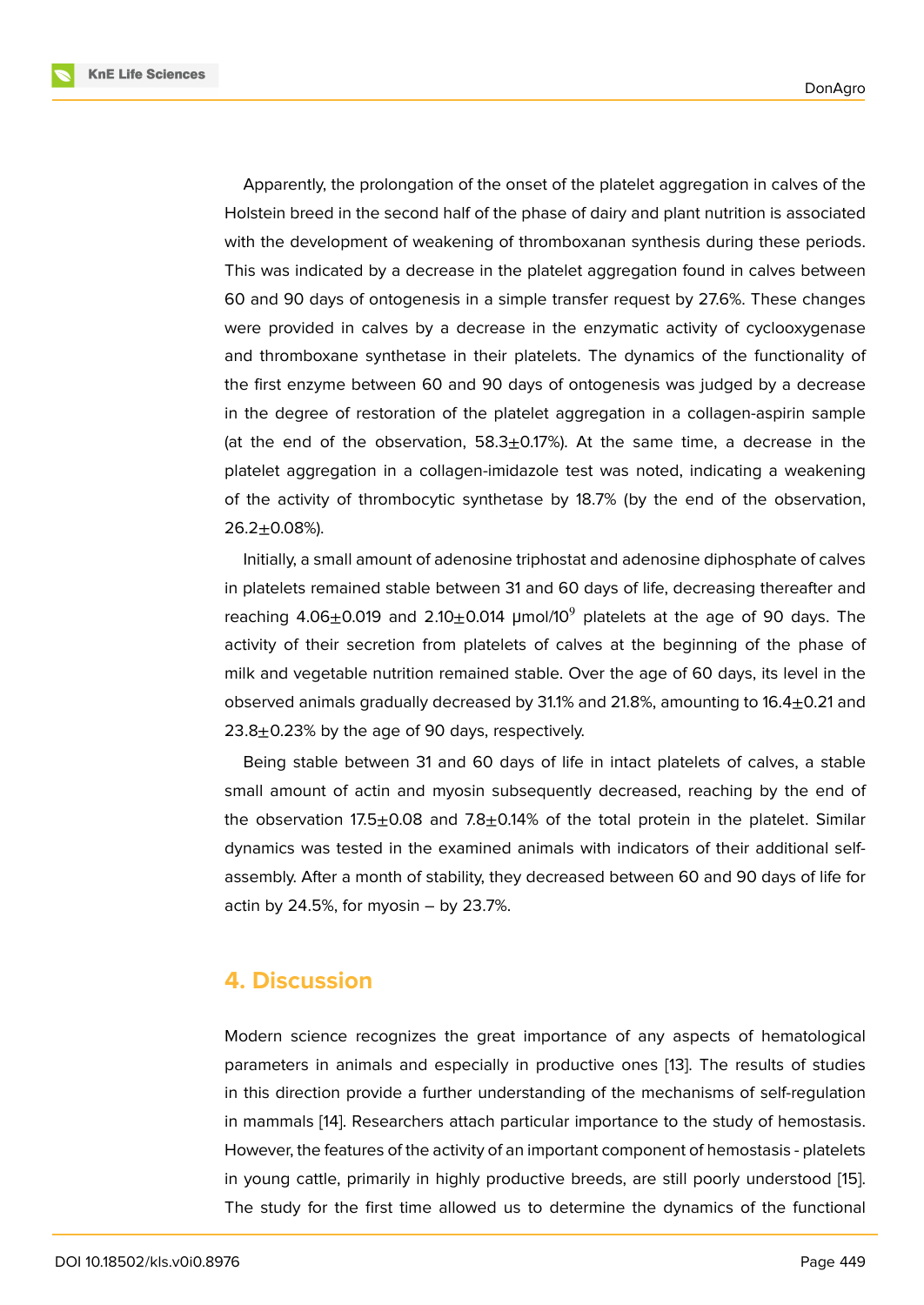activity of platelets in calves of the Holstein breed during the phase of dairy and plant nutrition.

Given there is a dynamics in calves in the duration of onset of the platelet aggregation in response to the addition to plasma of collagen, ristomycin, we can talk about the development of them over the age of 60 days the weakening of the adhesion ability of platelets, occurring after a month of stability. Apparently, to ensure early permanence, and then the weakening of this property of platelets was lying immutability, and then depression, as a minimum, implement two adhesion mechanisms [16, 17]. The first mechanism can be judged by stability in start, and then by the reduction of the platelet aggregation in response to collagen [18]. It pointed to the original stable reduction in the number of glycoproteins Ia-VI, which are receptors, bound to collagen [\[19](#page-9-2)][. T](#page-9-3)he second mechanism is the weakening of the adhesive properties of platelets from Holstein calves older than 60 days which was asso[cia](#page-9-4)ted with a slowdown in response to ristomycin [20]. This was possible in consequence of the lowering of their blood [con](#page-9-5)tent factor of Villebranda in combination with a decrease of the platelets number of receptors thereto (GPI b) [21, 22].

[It](#page-9-6) is shown that for Holstein calves in the second half of phase lacto-vegetarian diet is a weakening of the platelet aggregation that highly positively can affect the activity of the microci[rcu](#page-9-7)l[atio](#page-9-8)n in all organs [23]. This happened after the original stable low platelet activity against all tested inducers aggregations in the observed calves. One might think that the onset of functional changes of platelets is largely due to the dynamics of activity of receptors on the pl[atel](#page-9-9)ets in calves older than 60 days [24]. When applying strong inducers were able to establish in these animals, there was the weakening of the activity of platelet phospholipase C, the decrease in activity phosphoinositol way, lowering the intensity of phosphorylation of the proteins which impl[eme](#page-9-10)nt the processes of reduction in platelets [25]. Development in calves between 60 and 90 days of life, a slight weakening of the synthesis in platelets of inositol phosphate weakened the flow of  $Ca^{2+}$  from the depot in their cytoplasm. It weakened calves at this age of the activity of the Assembly and the [int](#page-9-11)ensity of the actomyosin contractile [26].

Weak inducers of adenosine diphosphate and adrenaline in the first month of observation caused the consistently low platelet aggregation, which for the second month was somewhat abated. The basis of this dynamic apparently was firs[t st](#page-10-0)ability quantity and then decreasing the number of receptors able to contact them on the surface of platelets and physiologically acceptable changes in the expression of fibrinogenic receptors (GPIIb-IIIa). This was accompanied by a source of stability, successive weakening of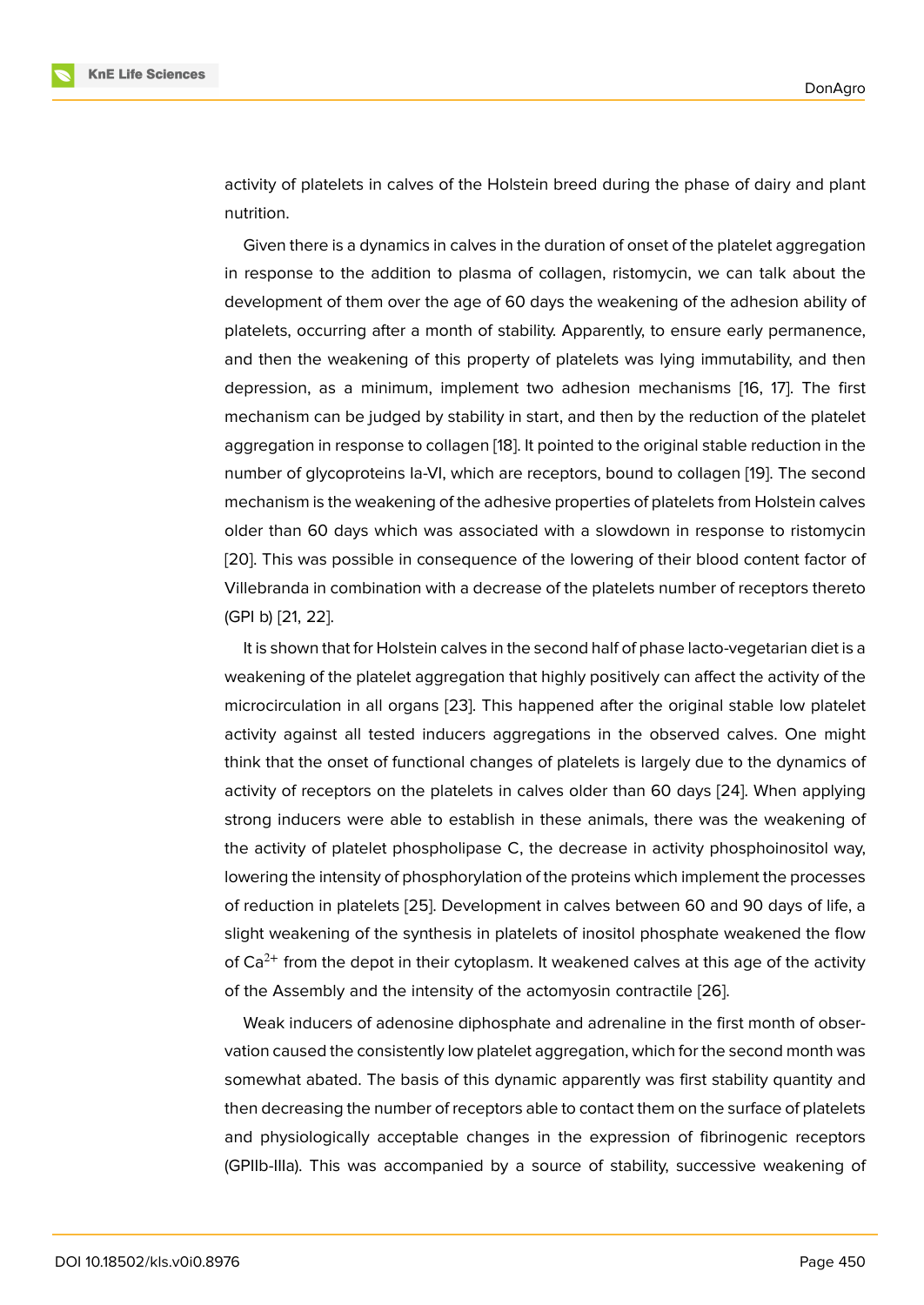the activity of phospholipase  ${\sf A}_2$ , involved in the implementation of the process of the platelet aggregation under the action of weak inducers [27].

This mechanism ensures that at the beginning of the constant there was a decrease in the release from platelet membranes of servings of arachidonic acid, which inhibited the synthesis of thromboxane  ${\sf A}_2.$  The detected in Hols[tein](#page-10-1) calves gradual decline in the second half of phase lacto-vegetarian food activity in platelets cyclooxygenase and thromboxane synthetase was another reason for the weakening in this period the synthesis of thromboxane  $\mathsf{A}_2.$  In the performed study it was possible to identify, following the dynamics of the results of trial transfer, the ability to assess the level of synthesis of thromboxane in platelets and the activity of both enzymes that implement this process in platelets. It is very important to ensure the dynamics of the platelet aggregation from Holstein calves during the phase of milk-vegetable diet which is growing they have the observation of lowering actin formation and myosin formation and the weakening of the intensity of the secretion of their adenosinediphosphate platelets and adenosine diphosphate in response to the action of the inducers of the aggregation [28].

Observation detected in calves older than 60 days a decrease of blood amounts of active forms of thrombocytes noted as a decrease in the degree of their sensitivity to external stimulation [5]. Minimal intravascular activity of platelets of Holstein [cal](#page-10-2)ves to 90 days of life is an undoubted proof of the weak availability to them of the blood collagen of the subendothelial vascular wall. The basis of this, apparently, was a decrease in the second half of phas[e](#page-8-1) lacto-vegetarian food quantity in the blood of animals activated platelets and their aggregates of any size. In addition, the weakening of these terms of Holstein calves intravascular platelet activity was possible due to the reduction in their blood plasma concentrations of the inducers of the aggregation, capable of dissolution (epinephrine, adenosine diphosphate, thrombin) [12].

Identification in calves of the weakening of the ability of platelets to the aggregate at the age of 60-90 days can be considered as the physiological basis of the lowering in their blood levels of the active platelets and any [size](#page-8-8) of platelet aggregates. There was the stability of platelet activity in the early phase of milk-vegetable food considered as a feature of the reaction of platelet hemostasis in calves of the Holstein breed at the beginning of the consumption of vegetable feed. The subsequent easing, excluding the possibility of even a partial blockade of aggregates of capillaries in growing tissues should be considered as a result of the successful conclusion of the adaptation of animals to change the composition of the feed [23]. Revealing a reduction of intravascular activity of platelets of Holstein calves between 60 and 90 days of life points to decrease in the severity of the adhesion and aggregation properties of platelets and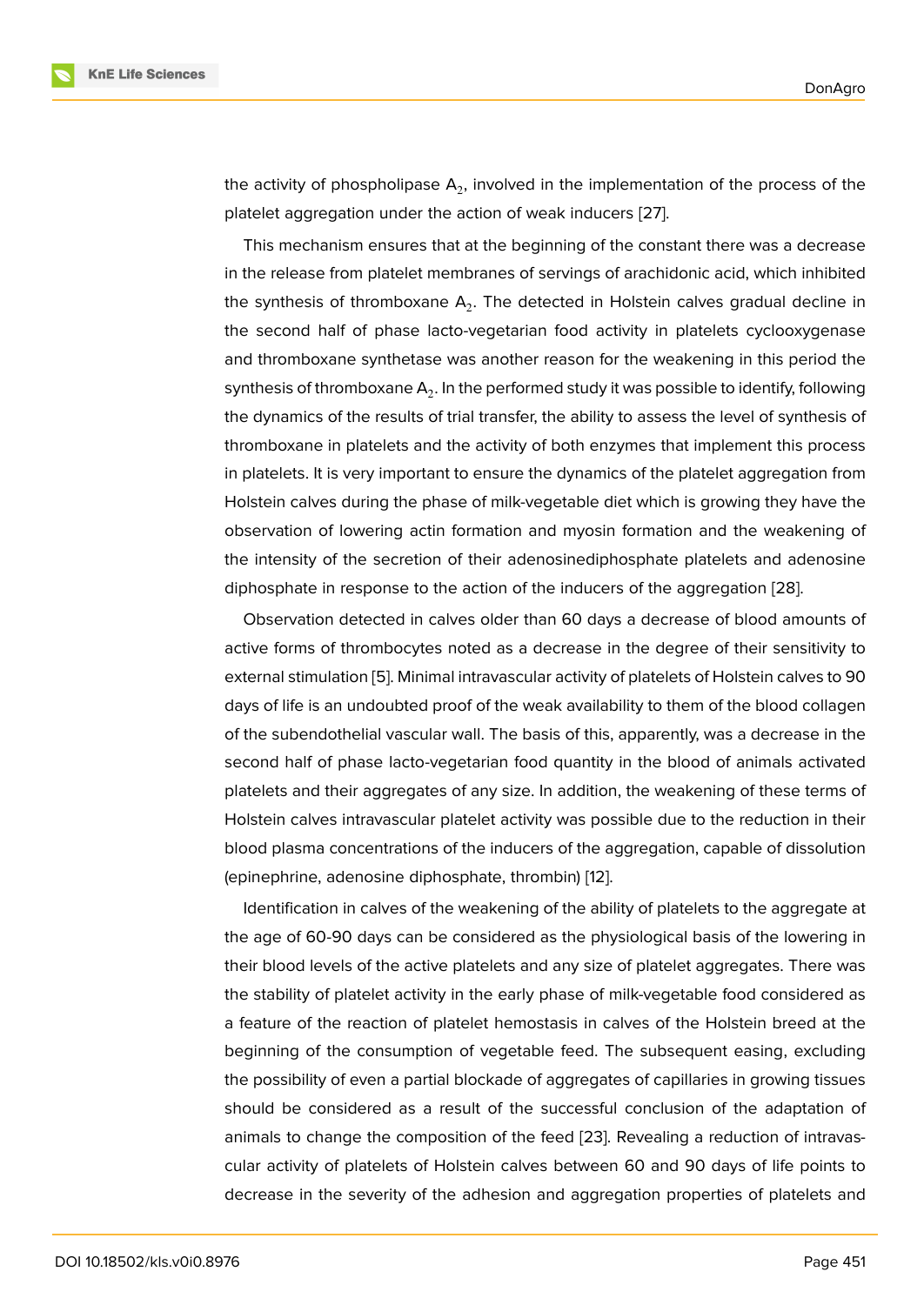

is the result of increase in the ability to disaggregate. We guess it could be related to the simultaneous weakening and strengthening preaggregation of disaggregative mechanisms in the platelets of these animals.

### **5. Conclusion**

In calves of the Holstein breed, functional perfection of platelets is recorded during the phase of dairy and plant nutrition. The state of their activity forms physiologically favorable conditions for hemocirculation in the capillaries. This is ensured by the stability of the activity of platelet adhesion, aggregation and secretion processes between 31 and 60 days of life and their subsequent weakening. A decrease in intravascular platelet activity in Holstein calves between 60 and 90 days of ontogenesis creates the best conditions for capillary perfusion and efficient metabolism in muscles and in all internal organs. This circumstance is very physiologically beneficial for the intensive growth and realization of the genetic potential of their high productivity.

### **Funding**

The study was conducted entirely at the expense of the authors.

# **Acknowledgement**

The authors would like to thank their colleague for their contribution and support to the research. They are also thankful to all the reviewers who gave their valuable inputs to the manuscript and helped in completing the paper.

# **Conflict of Interest**

The authors have no conflict of interest to declare.

### **References**

<span id="page-7-0"></span>[1] Tkacheva, E. S. and Zavalishina, S. Y. (2018). Physiological Aspects of Platelet Aggregation in Piglets of Milk Nutrition. *Research Journal of Pharmaceutical, Biological and Chemical Sciences,* vol. 9, issue 5, pp. 74–80.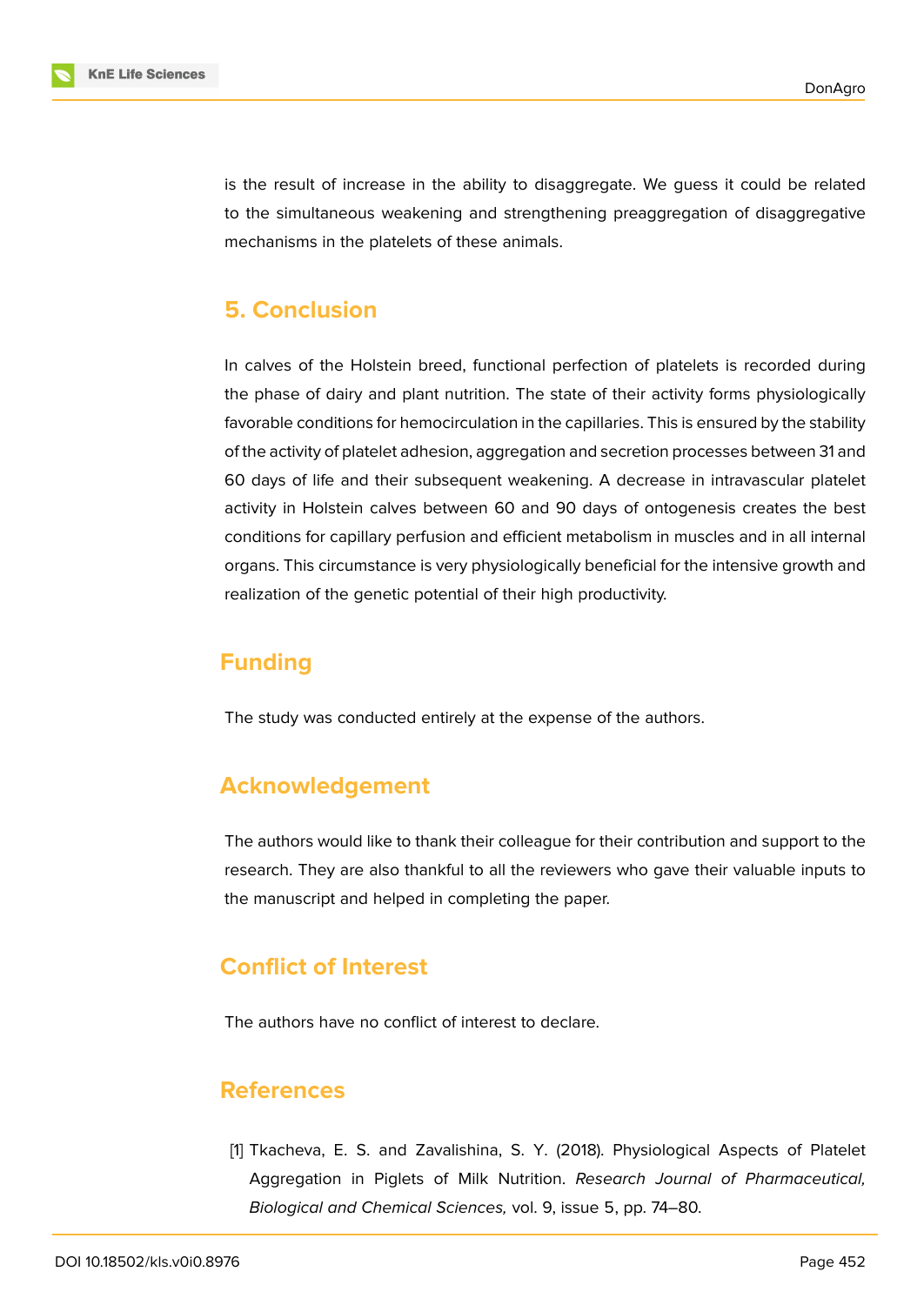

- [2] Tkacheva, E. S. and Zavalishina, S. Y. (2018). Physiology of Platelet Hemostasis in Piglets during the Phase of Newborns. *Research Journal of Pharmaceutical, Biological and Chemical Sciences,* vol. 9, issue 5, pp. 1912–1918.
- [3] Zavalishina, S. Y. (2018). Functional Properties of Anticoagulation and Fibrinolysis in Calves of Plant Nutrition. *Research Journal of Pharmaceutical, Biological and Chemical Sciences*, vol. 9, issue 5, pp. 1082–1087.
- <span id="page-8-0"></span>[4] Zavalishina, S. Y. (2018). Functional Features of Platelets in Newborn Calves with Iron Deficiency. *Research Journal of Pharmaceutical, Biological and Chemical Sciences*, vol. 9, issue 5, pp. 1153–1158.
- <span id="page-8-1"></span>[5] Levi, M. (2005). Platelets. *Critical Care Medicine,* vol. 33, pp. 523–525.
- <span id="page-8-2"></span>[6] Bikbulatova, A. A. (2018). Functional Features of Microcirculatory Processes in Obese Women against a Background of Long Daily Wearing of Corrective Clothing. *Research Journal of Pharmaceutical, Biological and Chemical Sciences*, vol. 9, issue 6, pp. 785–793.
- <span id="page-8-3"></span>[7] Vorobyeva, N. V., *et al*. (2018). Influence of Physical Exercise on the Activity of Brain Processes. *Research Journal of Pharmaceutical, Biological and Chemical Sciences*, vol. 9, issue 6, pp. 240–244.
- <span id="page-8-4"></span>[8] Zavalishina, S. Y. (2018). Functional Activity Of Plasma Hemostasis In Neonatal Calves With Iron Deficiency, Who Received Ferroglucin And Glycopin. *Research Journal of Pharmaceutical, Biological and Chemical Sciences*, vol. 9, issue 5, pp. 1186–1191.
- <span id="page-8-5"></span>[9] Zavalishina, S. Y. (2018). Physiological Features of Vascular Hemostasis in Calves of Dairy-Vegetative Food. *Research Journal of Pharmaceutical, Biological and Chemical Sciences*, vol. 9, issue 5, pp. 1137–1143.
- <span id="page-8-6"></span>[10] Zavalishina, S. Y. (2018). Functional Properties of Hemocoagulation in Calves of Dairy Nutrition. *Research Journal of Pharmaceutical, Biological and Chemical Sciences,* vol. 9, issue 5, pp. 1016–1022.
- [11] Maksimov, V. I., *et al*. (2018). Physiological Dynamics of Microrheological Characteristics of Erythrocytes in Piglets during the Phase of Milk Nutrition. *Research Journal of Pharmaceutical, Biological and Chemical Sciences*, vol. 9, issue 5, pp. 454–459.
- <span id="page-8-8"></span>[12] Tkacheva, E. S. and Zavalishina, S. Y. (2018). Physiological Features of Platelet Aggregation in Newborn Piglets. *Research Journal of Pharmaceutical, Biological and Chemical Sciences,* vol. 9, issue 5, pp. 36–42.
- <span id="page-8-7"></span>[13] Shitikova, A. S. (2008). *Trombotsitopatii of Congenital and Acquired*. Saint Petersburg: Information and Publishing Center of the Military Medical Academy, p. 384.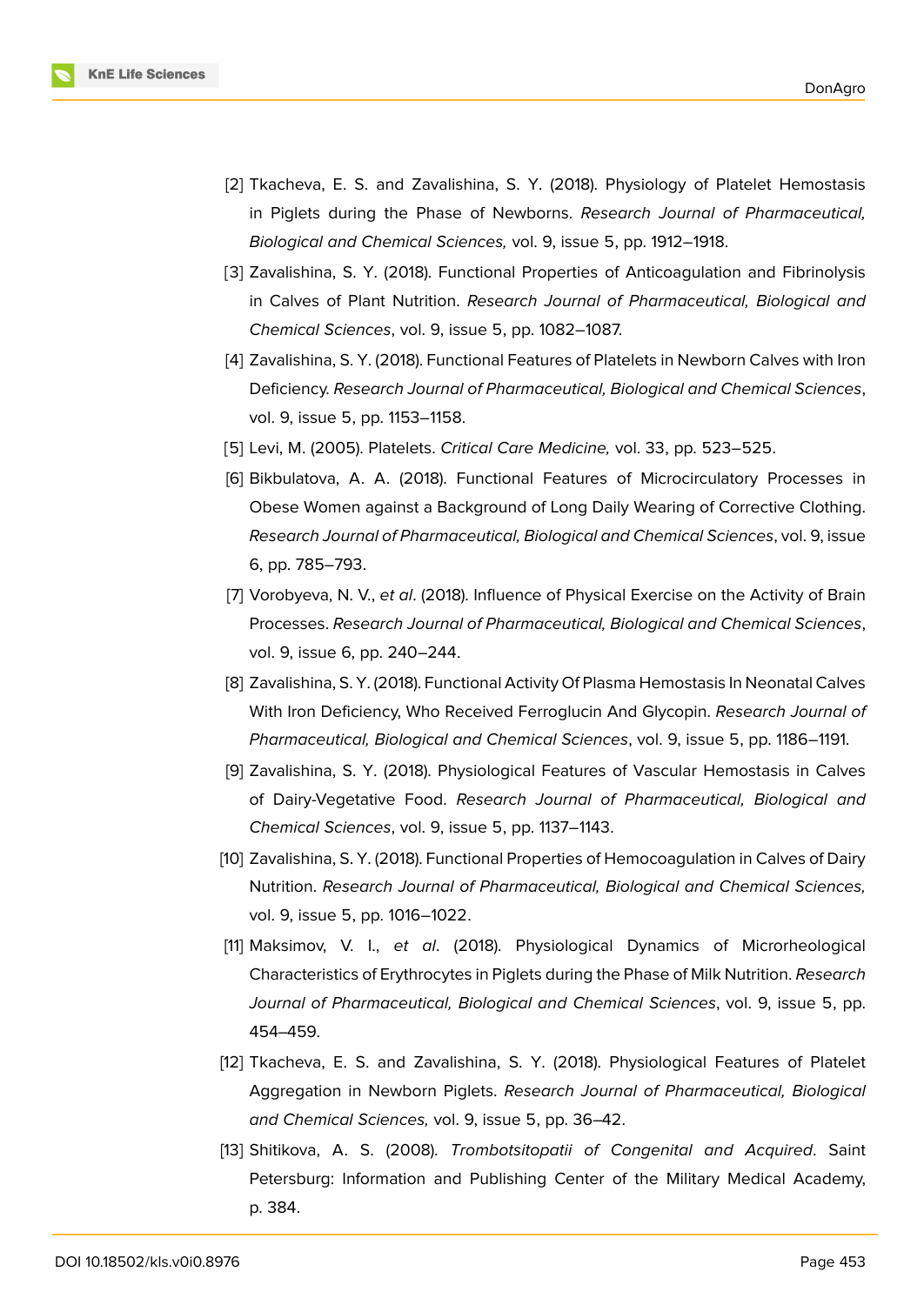

- <span id="page-9-0"></span>[14] Kakhikalo, V. G., *et al*. (2018). Dynamics of live weight of repair heifers of Holstein breed of German selection of different generations in the Trans-Urals. *Bulletin of the Krasnoyarsk State Agrarian University*, vol. 3, issue 138, pp. 49–53.
- <span id="page-9-1"></span>[15] Khastaeva, A. Z., *et al*. (2018). The Fatty Acid Composition of Milk in Holstein cows. *Bulletin of Almaty Technological University*, vol. 2, issue 119, pp. 37–41.
- <span id="page-9-2"></span>[16] Zavalishina, S. Y. (2018). Functioning of Platelets in Milk and Vegetable Nutrition Calves. *Research Journal of Pharmaceutical, Biological and Chemical Sciences*, vol. 9, issue 5, pp. 943–949.
- <span id="page-9-3"></span>[17] Zavalishina, S. Y. (2018). Deficiency of Iron as a Cause of Dysfunction in Calves and Piglets. *Research Journal of Pharmaceutical, Biological and Chemical Sciences*, vol. 9, issue 5, pp. 978–983.
- <span id="page-9-4"></span>[18] Popov, N. A., *et al*. (2018). Allele Pool of Holstein Breed and its Use for Improving Milk Production of Cattle of the Russian Federation. *Dairy and Beef Cattle Breeding*, vol. 4, pp. 14–20.
- <span id="page-9-5"></span>[19] Zavalishina, S. Y. (2018). Functional Properties of Coagulation Hemostasis in Calves during the Phase of Dairy-Vegetative Nutrition. *Research Journal of Pharmaceutical, Biological and Chemical Sciences*, vol. 9, issue 5, pp. 784–790.
- <span id="page-9-6"></span>[20] Zavalishina, S. Y. (2018). Functional Activity of Anticoagulant System in Calves during Early Ontogeny. *Research Journal of Pharmaceutical, Biological and Chemical Sciences,* vol. 9, issue 5, pp. 837–843.
- <span id="page-9-7"></span>[21] Zavalishina, S. Y. (2018). Functional Properties of Fibrinolysis in Calves of the First Year of Life. *Research Journal of Pharmaceutical, Biological and Chemical Sciences*, vol. 9, issue 5, pp. 870–876.
- <span id="page-9-8"></span>[22] Lazareva, E. N., Mamatsuev, M. A. and Lomakin, N. N. (2005). A Modern Take on the Morphofunctional Features of Platelets. *Natural Science*, vol. 3, pp. 36–42.
- <span id="page-9-9"></span>[23] Korepanova, L. V., Starostina, O. S. and Batanov, S. D. (2015). The Blood as an Indicator of the Interior Features of the Hybrid Animals. *Husbandry*, vol. 10, pp. 26– 28.
- <span id="page-9-10"></span>[24] Zavalishina, S. Y. (2018). Functioning Of Mechanisms of Hemocoagulation Restriction in Calves at Change of Methods of Nutrition. *Research Journal of Pharmaceutical, Biological and Chemical Sciences*, vol. 9, issue 5, pp. 800–806.
- <span id="page-9-11"></span>[25] Zavalishina, S. Y. (2018). Physiological Features of Coagulation in Calves of Plant Nutrition. *Research Journal of Pharmaceutical, Biological and Chemical Sciences*, vol. 9, issue 5, pp. 899–904.